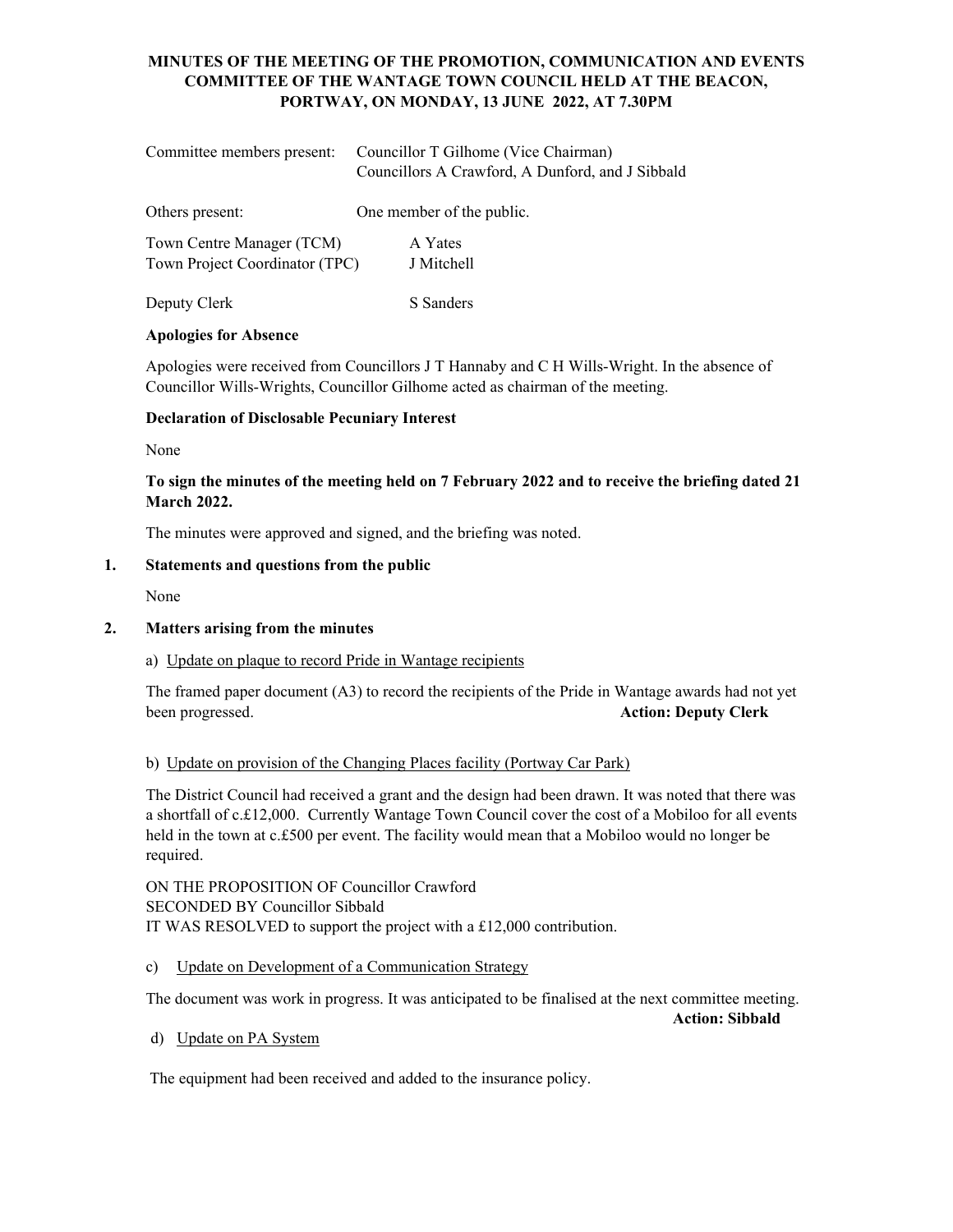#### **MINUTES OF THE MEETING OF THE PROMOTION, COMMUNICATION AND EVENTS COMMITTEE OF THE WANTAGE TOWN COUNCIL HELD AT THE BEACON, PORTWAY, ON MONDAY, 13 JUNE 2022, AT 7.30PM**

#### e) Update on information for Transparency Code

The collection of data and information was work in progress. **Action: Clerk/Sibbald**

#### **3. Queen's Platinum Jubilee 5 June 2022 – The Big Jubilee Lunch post event discussion**

The event had been a huge success and lots of positive feedback had been received from members of the public. The Vice Chairman expressed his thanks and congratulations to all involved in the preparation and delivery of the event. Things to consider for the next event: Assessing whether the event is a national event which will result in a high demand for resources; forming an active working group and keeping communication by a Whatsapp group or similar; assigning roles and responsibilities at an early stage.

An electronic file holding the detailed event plan, risk assessments etc had been created and was held in a shared folder. This would form the basis for the planning of future events.

### **4. Events Plan**

### a) Electric vehicle event

A date for the postponed event had not yet been agreed, but it was hoped that it would be held at the end of August/beginning of September 2022 at the Kingsgrove development.

#### b) Christmas markets 2022

There were three Christmas markets planned: Sunday 27 November, Sunday 11 December and Friday (evening) 16 December.

#### c) Artisan markets 2022

There had been an artisan market held in May, further markets were planned: Sunday 10 July and Sunday 10 October 2022.

d) Others

The French market was to now attend for an additional day on Tuesday 19 July (18 & 19 July).

It was hoped that the official opening of Rae Crescent, Kingsgrove would go ahead in August/September 2022. There were no details at present. **Action: Sibbald**

A suitable date was to be found for Seesen's civic visit to Wantage. **Action: Sibbald**

#### **5. Newsletter**

Issue 7 of the newsletter had been assigned to Royal Mail for distribtion to all addresses in OX12. The newsletter contained information about the Neighbourhood Plan consultation (regulation 14) that had commenced and needed to reach all addresses in OX12. Copies were available in supermarkets, the library and museum. It was agreed that copies would be delivered to care homes in Wantage. The deadline for inclusions for the next issue was 1 August 2022. **Action: TPC** 

### **6. Noticeboards – to consider suggestion to reduce the number of noticeboards in the town centre or to utilise some of them in a different way.**

It was noted that there were 10 noticeboards in Wantage. Councillor Sibbald was to produce a map showing the locations which would be added to the Communication Strategy. **Action: Sibbald**